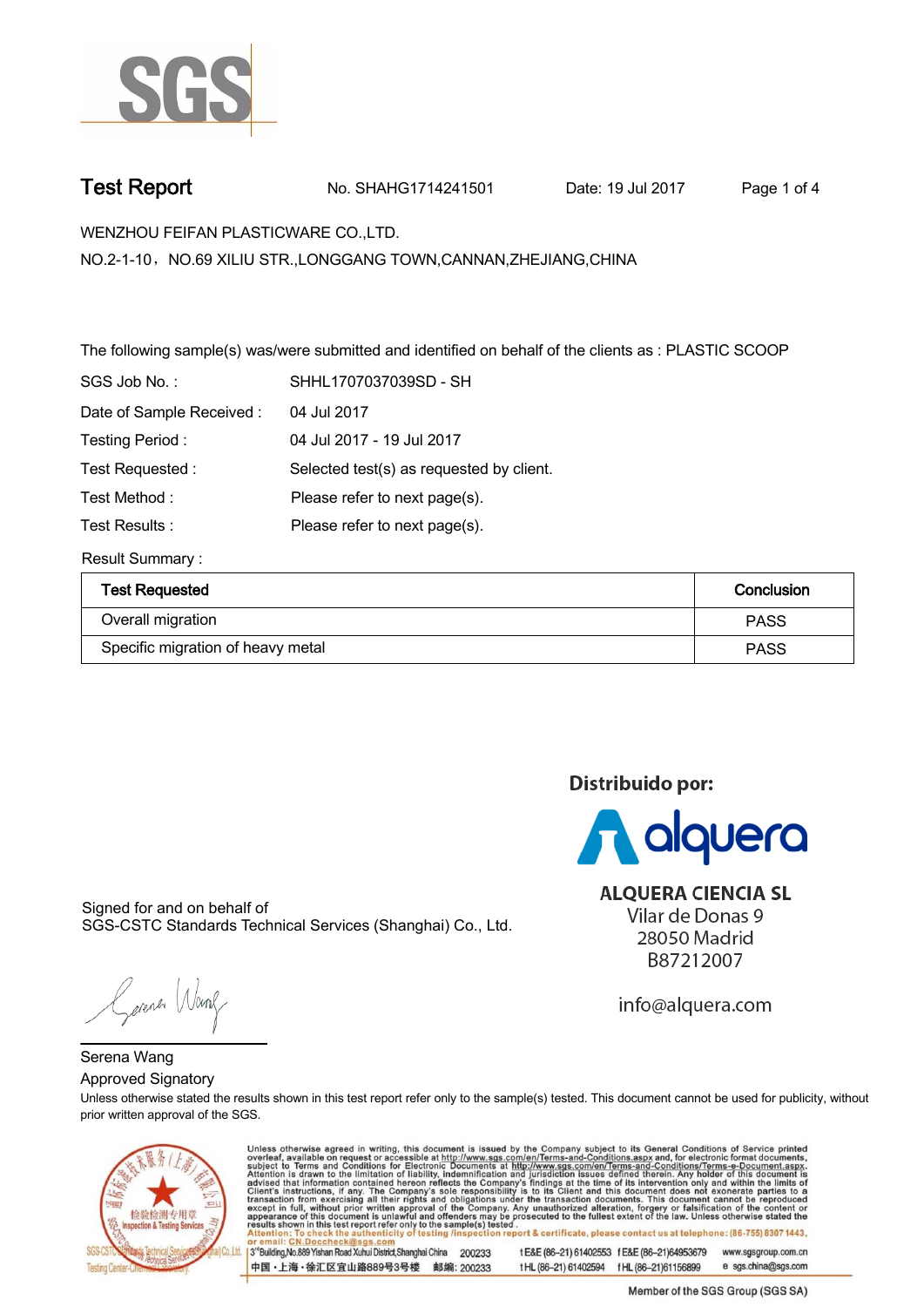

**Test Report No. SHAHG1714241501** Date: 19 Jul 2017 Page 2 of 4

**Test Results :.**

**Test Part Description : .**

| Specimen No. | <b>SGS Sample ID</b> | <b>Description</b>  | <b>Material</b>         |
|--------------|----------------------|---------------------|-------------------------|
|              |                      |                     | (claimed by the client) |
| SN1          | SHA17-142415.001     | White plastic spoon | РF                      |

# **Remarks :**

 **(1) mg/dm² = milligram per square decimeter (2) mg/kg = milligram per kilogram (3) ℃= degree Celsius (4) < = less than (5) MDL = Method Detection Limit (6) ND = Not Detected ( < MDL)**

# **Overall migration.**

**Test Requested :. In accordance with Commission Regulation (EU) No 10/2011 of 14 January 2011 with amendments, to determine overall migration. .**

**Test Method :. With reference to Commission Regulation (EU) No 10/2011 of 14 January 2011 Annex III and Annex V for selection of condition and EN 1186-1:2002 for selection of test methods; EN 1186-3: 2002 aqueous food simulants by total immersion method; EN 1186-2: 2002 olive oil by total immersion method; .**

| Simulant Used                            | <u>Time</u>      | Temperature    | Max. Permissible        | Result of 001              | Conclusion  |
|------------------------------------------|------------------|----------------|-------------------------|----------------------------|-------------|
|                                          |                  |                | <u>Limit</u>            | Overall migration          |             |
| 10% Ethanol (V/V) aqueous<br>solution    | $240.0$ hr $(s)$ | $40^{\circ}$ C | $10$ mg/dm <sup>2</sup> | $3.4$ mg/dm <sup>2</sup>   | <b>PASS</b> |
| 3% Acetic acid (W/V)<br>aqueous solution | 240.0hr(s)       | $40^{\circ}$ C | $10$ mg/dm <sup>2</sup> | $<$ 3.0 mg/dm <sup>2</sup> | <b>PASS</b> |
| Rectified olive oil                      | $240.0$ hr $(s)$ | $40^{\circ}$ C | $10$ mg/dm <sup>2</sup> | $<$ 3.0 mg/dm <sup>2</sup> | <b>PASS</b> |

**Notes :.**

- **(1) Analytical tolerance of aqueous simulants is 2 mg/dm² or 12 mg/kg**
- **(2) Analytical tolerance of fatty food simulants is 3 mg/dm² or 20 mg/kg**
- **(3) Test condition & simulant were specified by client. .**

# **Specific migration of heavy metal.**

**Test Requested :. In accordance with Commission Regulation (EU) No 10/2011 of 14 January 2011 with amendments, to determine specific migration of heavy metal. .**



Unless otherwise agreed in writing, this document is issued by the Company subject to its General Conditions of Service printed overleaf, available on request or accessible at http://www.sgs.com/en/Terms-and-Conditions.asp ion report & certificate, please contact us at telephone: (86-755) 8307 1443, esting/ins 3<sup>rd</sup>Building, No.889 Yishan Road Xuhui District, Shanghai China 200233 t E&E (86-21) 61402553 f E&E (86-21)64953679 www.sgsgroup.com.cn

tHL (86-21) 61402594 fHL (86-21) 61156899

中国·上海·徐汇区宜山路889号3号楼 邮编: 200233

e sgs.china@sgs.com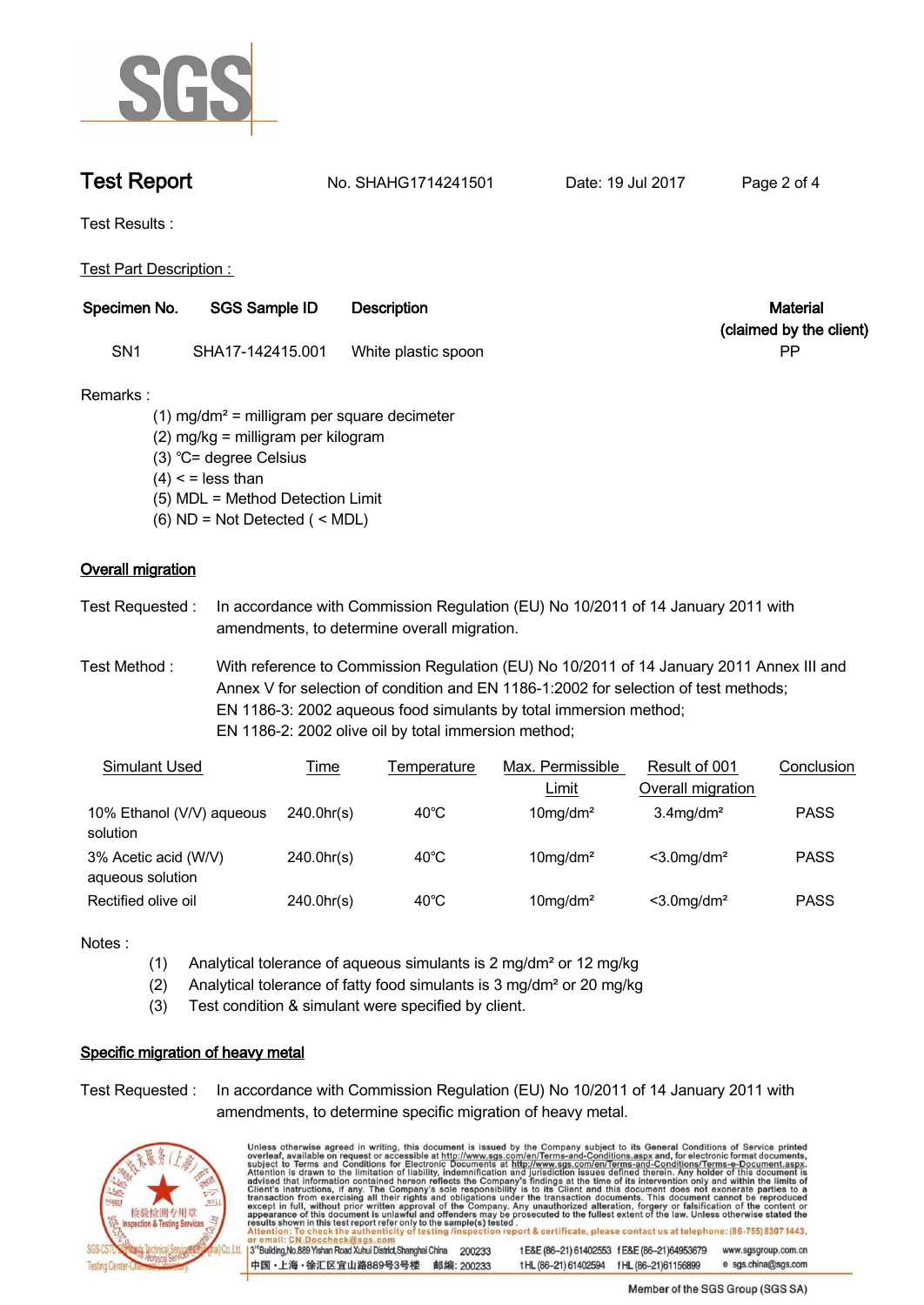

# **Test Report. No. SHAHG1714241501 Date: 19 Jul 2017. Page 3 of 4.**

**Test Method :. With reference to EN13130-1:2004, analysis was performed by ICP-OES. .**

## **Sample 001.**

| Simulant Used:   | 3% Acetic acid (W/V) aqueous solution |
|------------------|---------------------------------------|
| Test Condition : | 40 °C 240.0 hr(s)                     |

| Test Item(s)           | Max. Permissible<br>Limit | Unit      | <b>MDL</b>               | <b>Test result</b> |
|------------------------|---------------------------|-----------|--------------------------|--------------------|
| <b>Migration times</b> | $\overline{\phantom{0}}$  | -         | $\overline{\phantom{a}}$ | First              |
| Area/volume            | $\overline{\phantom{a}}$  | $dm^2/kg$ | $\overline{\phantom{a}}$ | 6.0                |
| Barium(Ba)             | 1                         | mg/kg     | 0.25                     | <b>ND</b>          |
| Cobalt(Co)             | 0.05                      | mg/kg     | 0.01                     | <b>ND</b>          |
| Copper(Cu)             | 5                         | mg/kg     | 0.25                     | <b>ND</b>          |
| Iron(Fe)               | 48                        | mg/kg     | 0.25                     | <b>ND</b>          |
| Lithium(Li)            | 0.6                       | mg/kg     | 0.5                      | <b>ND</b>          |
| Manganese(Mn)          | 0.6                       | mg/kg     | 0.25                     | <b>ND</b>          |
| Zinc(Zn)               | 25                        | mg/kg     | 0.5                      | <b>ND</b>          |
| Conclusion             |                           |           |                          | <b>PASS</b>        |

### **Notes :**

**(1) Test condition & simulant were specified by client. .**

Distribuido por:



**ALQUERA CIENCIA SL** Vilar de Donas 9 28050 Madrid B87212007

info@alquera.com



Unless otherwise agreed in writing, this document is issued by the Company subject to its General Conditions of Service printed overleaf, available on request or accessible at http://www.sgs.com/en/Terms-and-Conditions.asp

3<sup>rd</sup>Building, No.889 Yishan Road Xuhui District, Shanghai China 200233 t HL (86-21) 61402594 f HL (86-21) 61156899 中国·上海·徐汇区宜山路889号3号楼 邮编: 200233

t E&E (86-21) 61402553 f E&E (86-21)64953679 www.sgsgroup.com.cn

e sgs.china@sgs.com